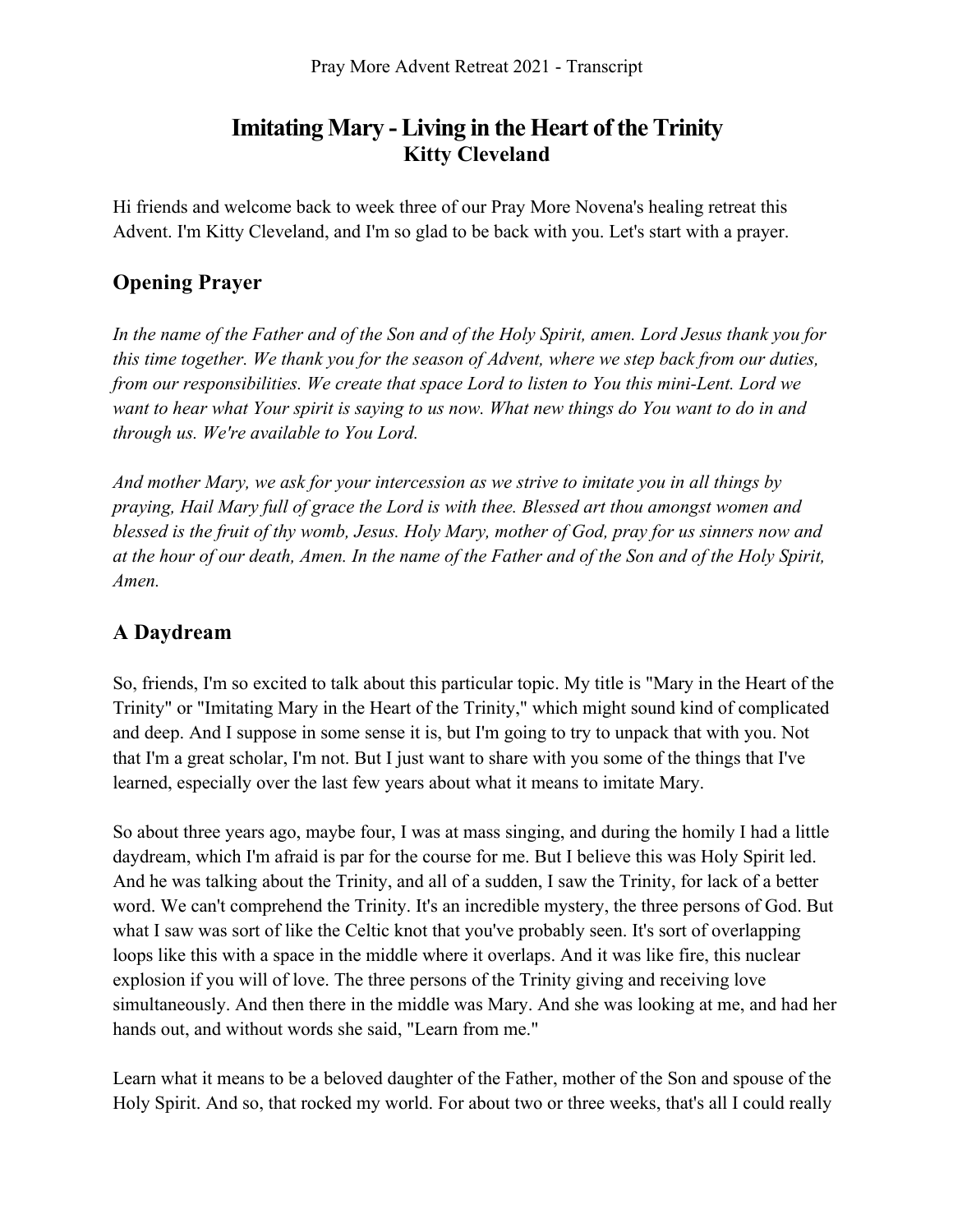think about. And what does that mean? How do I learn from you? How do I imitate you in those three relationships with the three persons of God. There's a different flavor if you will to each of those relationships, so let's talk about that.

## **Three Important Relationships**

So first, beloved daughter or son of the Father. To know that we are beloved. Do you know that? Sometimes it can be a struggle, especially if you had a difficult relationship with your own dad. Your father was absent perhaps, maybe an alcoholic. If there was a disconnect with your own father, then it can be difficult to know how beloved you are. But Mary knew that. She knew that. Well, of course she had saints for parents, which helps, Joachim and Anne. But she wants us to learn the reality that perhaps is different from your own experience: that you are beloved. Perhaps meditating on the scripture passage of the prodigal son will help you with that. Especially if you had a father who was a taskmaster or who was really strict or punitive, to know the father of mercy who runs out to meet you on the road as soon as you turn back home. His love and His mercy and His delight in you are incomprehensible, but we can try.

So, I want to encourage you this next week to really ask the Father to show you how you are beloved. What does He love about you? You know, there's no one like you in the whole world. What does He love about you? How does He see Jesus in you? You are a unique reflection of God's own self in this world that no one else can imitate.

So that's your first homework for this week. Maybe meditate with a prodigal son passage, put yourself in the place of the prodigal son. Because we've all been both brothers, right? The prodigal and the self-righteous brother at home at different times. To meditate with that passage and to ask the Father why... And what name do you want for Him? Abba, Papa, Daddy? There's an intimacy there that Jesus taught us. Abba, it's daddy, daddy. And allow Him to reveal the reality of His delight and His love for you. Mary knew that. She knew who she was.

## **Mother of the Son**

Okay, secondly, mother of the Son. So how do we, especially men and women, how do we mother Jesus, how do we parent Jesus? I think in two ways. One, we do it by spiritually parenting Jesus in other people. The Jesus that needs love, that needs compassion, perhaps that needs counsel, direction, intercession. And when we do it for the least of these, we do it for Him. So truly, we can mother and father Jesus in other people.

But secondly, I think even primarily, or it needs to come foundationally, is that we love Jesus and mother and father Him by consoling Him. I was woken up last night around 3:00 in the morning. And usually when that happens, it's because the Holy Spirit is asking me to intercede.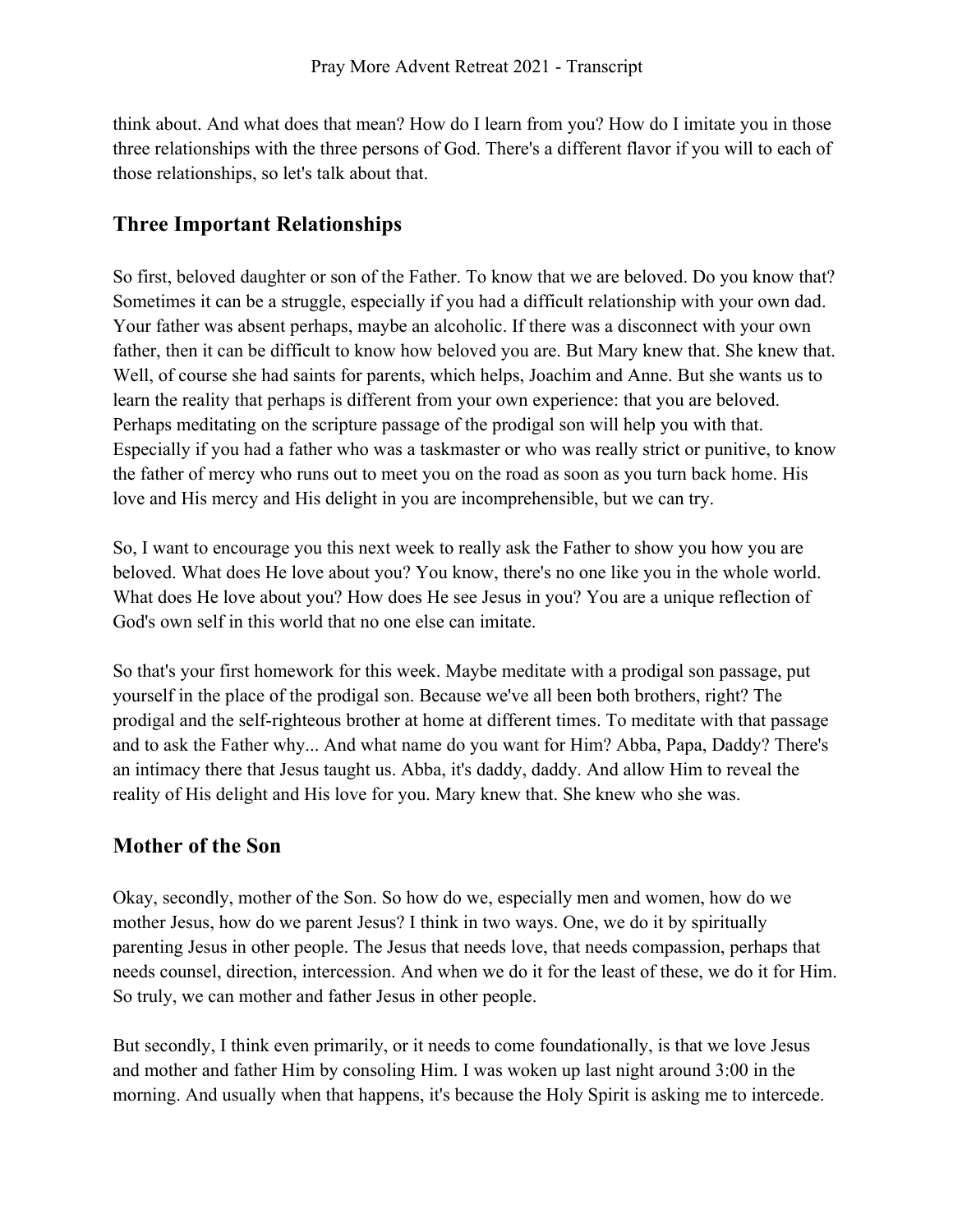And these horrible images were flashing in my mind. And it reminded me of what the Lord, just a tiny drop of what He experienced in the garden. The sin that He saw. And I just sensed all these people needing intercessory prayer. And so, I did that, and that is one way that I mother Jesus, that I console Him. Allow Him to put His head on my shoulder, you know? And Lord, what can I do for You today? What can I do for You? How can I serve You today?

### **Spouse of the Holy Spirit**

Okay, and then third, spouse of the Holy Spirit. Now, Our Lady had a unique and privileged call in all of creation to physically receive the overshadowing of the Holy Spirit and the literal incarnation of the third person of the Trinity, or second person of the Trinity in her womb and give birth to the Messiah, the Word made flesh. But we are called to imitate that also, in not as lofty a way but still a very essential way. To allow the Holy Spirit to form Jesus in us that we might birth Him into the world, that we might be His hands and His feet. Literally to be His presence in the world, to say what He would say, to do what He would do. That's our baptismal call, that Holy Spirit was poured into you at baptism, stirred up at confirmation.

I don't know about you, but I wasn't quite ready to step into that role. And it wasn't really until later when I received something of a baptism of the Holy Spirit, excuse me, where as an adult I really gave the full assent of my will and said yes, yes. Now, that was many years ago, probably oh gosh, 30-something years ago when I did that. It's an ever-deepening commitment.

In fact, just two days ago, I'm going to read it to you, it was a quote that I got from the Marians in Stockbridge. I get the daily diary of Saint Faustina. Just a quote from her diary. And this is what Jesus said to her and it really hit me. "During this retreat," And we're in a retreat right now, so perhaps these words are for you as well. "I will strengthen you in peace and in courage so that your strength will not fail in carrying out my designs. Therefore," this is the part that really got me. "You will cancel out your will absolutely in this retreat. And instead, my complete will shall be accomplished in you. Know that it will cost you much, so write these words on a clean sheet of paper." You ready? Quote, "From today on, my own will does not exist." And then cross out that page. And on the other side write these words: "From today on, I do the will of God everywhere, always and in everything."

Whoa! So, that was quite a challenge. And I thought about it and I said, what's holding me back from that? Why not? And if we're going to imitate Mary, isn't that exactly what she did? And isn't that what we pray every time we say the Our Father? Thy will be done on earth as it is in Heaven? That means in me too.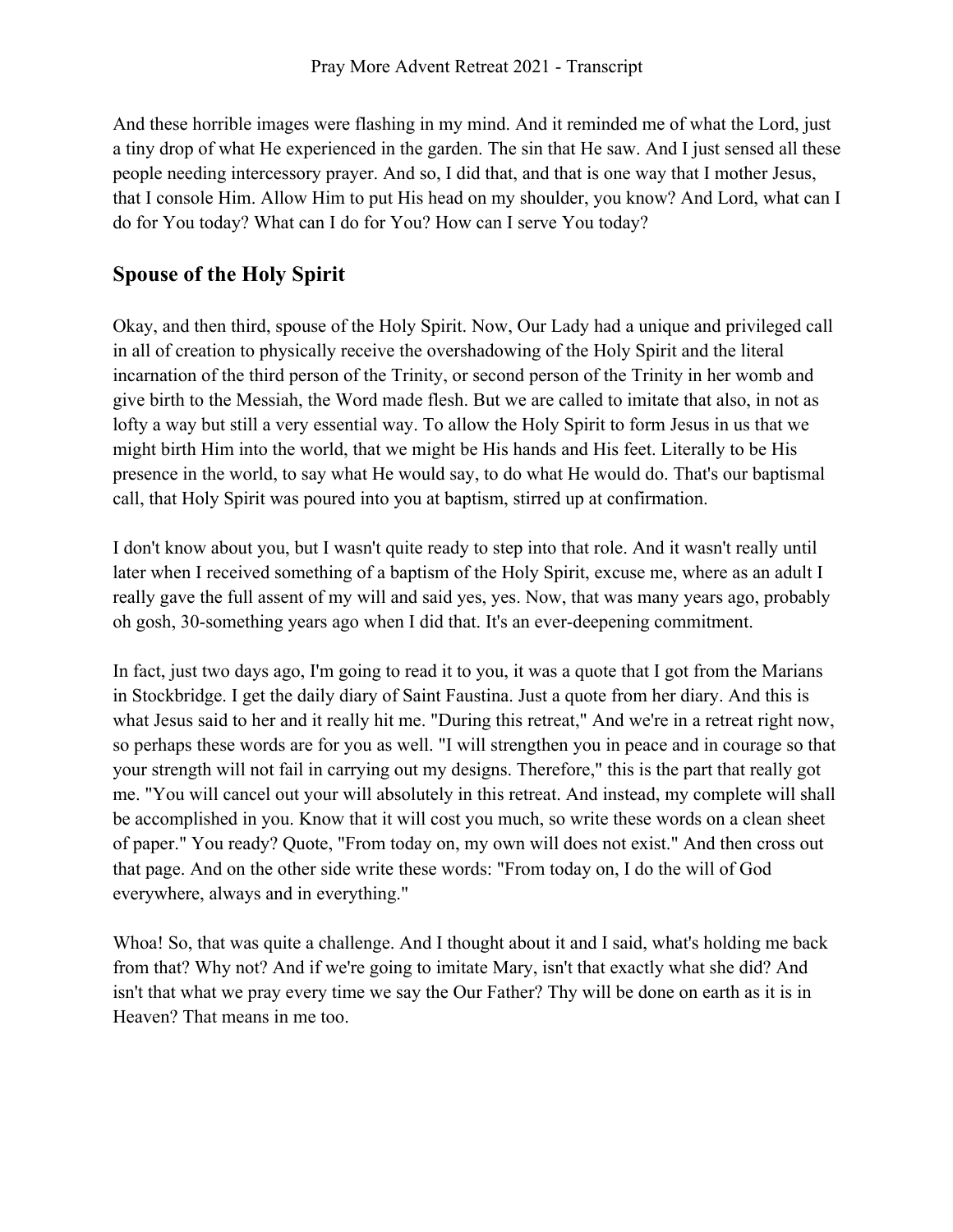### **Things to Ponder On**

So, your two homework items for you. The prodigal son, meditate on that, allow the Father to really reveal to you His delight in you. Actually, let me give you three. Secondly, with Jesus, ask Him how you can mother or father Him this week in other people and just for His own sake, just the two of you together. How can you console Him? And then third, with the Holy Spirit, to be docile to all that the Holy Spirit is asking of you each day. It's going to lead you to your greatest happiness and to the God's greatest glory. So why would we say no? Self-love, yes guilty.

And so, I want to invite you to get out your piece of paper. I did it, I even posted it on Instagram and Facebook. Because I need accountability so that if I'm acting perhaps not in accordance with God's will, and it's evident to other people, they can remind me. Humility is a beautiful thing. And so you can write: "From today on, my will no longer exists. My will does not exist." And then put an X on it, you might put the date on it, turn the page over, "From today on, I do God's will everywhere," Let me read it again so I have it exactly right. "Everywhere, always and in everything." Amen, so I'm going to put some songs, we'll do some links for further reflection for you this week, and I'll be praying for all of you. Please pray for me too.

Next week I can't wait to talk to you about a very personal story of my healing in my relationship with Mary. It happened also through this vision while I was doing a consecration to her, and it completely changed my paradigm. I especially want you to tune in if you don't quite fully get the whole Mary thing. Because I'm going to be sharing that story from the heart, and I'll probably cry, so forgive me. Let's close in a prayer.

#### **Closing Prayer**

*In the name of the Father and of the Son and of the Holy Spirit, amen. Oh Lord Jesus thank you for giving us so good a mother. And Holy Trinity thank you for loving us. Father we are Your beloved children. Bring us back to You. Show us how to love You and to honor You, to give You the respect that is owed to You as our Papa who love us so much.* 

*Lord Jesus continue to be formed in us. May we be Your hands and feet and voice in this world that needs You so desperately. And Lord, may we console You today and every day and never do anything to offend You again.* 

*And finally, Holy Spirit, we ask You to overshadow us, to fill us anew every day with more and more of Your presence. We give You all of our will. Take it. Form Jesus in us. And increase our capacity to receive the presence of God and His love that we might pour ourselves out to the glory of God, amen. In the name of the Father and of the Son and of the Holy Spirit, Amen.*